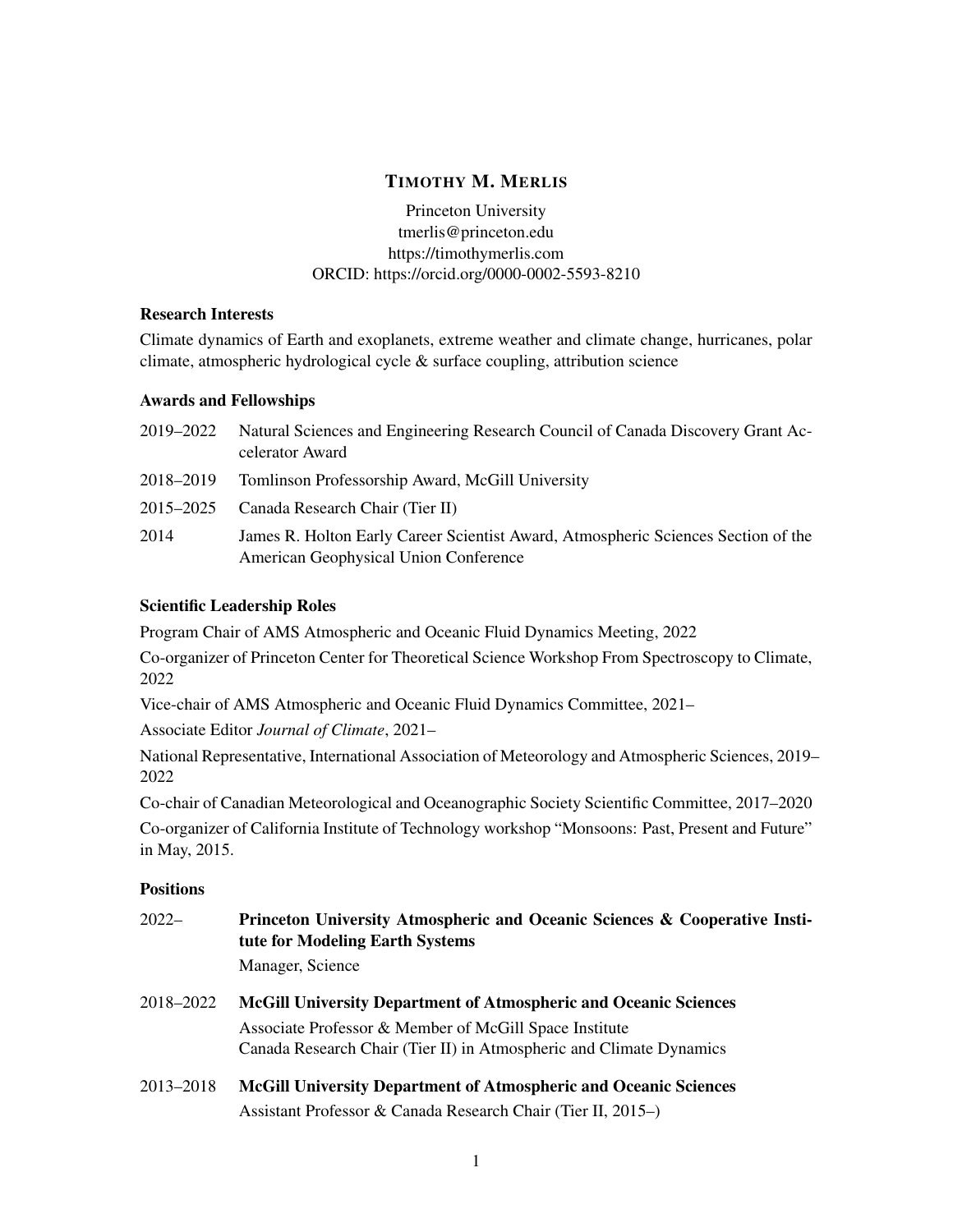#### 2006–2011 Ph.D. California Institute of Technology

Refereed Journal Publications (See <http://timothymerlis.com/publications.html> for up-to-date list.) Advisees are underlined. H-index 23, cumulative citations 1515 (Google Scholar, May 2022).

- [49] Cheng, K.-Y., L. Harris, C. S. Bretherton, T. M. Merlis, M. Bolot, L. Zhou, A. Kaltenbaugh, S. K. Clark, and S. Fueglistaler (2022): Impact of warmer sea surface temperature on the global pattern of intense convection: insights from a global storm resolving model, submitted.
- [48] Labonté, M.-P. and T. M. Merlis (2022): Evaluation of changes in dry and wet precipitation extremes with warming using a passive water vapor modelling approach. *Journal of Climate*, submitted.
- [47] Merlis, T. M., N. Feldl, and R. Caballero (2022): Changes in poleward atmospheric energy transport over a wide range of climates: Energetic and diffusive perspectives and a priori theories. *Journal of Climate*, in revision.
- [46] Hill, S. A., N. J. Burls, A. V. Fedorov, and T. M. Merlis (2022): Symmetric and antisymmetric components of polar-amplified warming. *Journal of Climate*, in revision.
- [45] Kim, D., H. Kim, S. M. Kang, M. F. Stuecker, and T. M. Merlis (2022): Weak future Hadley cell intensity changes due to compensating effects of tropical and extratropical forcing, *npj Climate and Atmospheric Science*, accepted in principle.
- [44] Navarro, T., T. M. Merlis, N. B. Cowan, and N. Gomez (2022): Atmospheric gravitational tides of Earthlike planets orbiting low mass stars. *Planetary Science Journal*, accepted.
- [43] Rousseau-Rizzi, R., T. M. Merlis, and N. Jeevanjee (2022): The connection between Carnot and CAPE formulations of TC potential intensity. *Journal of Climate*, 35, 941-954, doi:10.1175/JCLI-D-21-0360.1.
- [42] Kim, D, S. M. Kang, T. M. Merlis, and Y. Shin (2021): Atmospheric circulation sensitivity to changes in the vertical structure of polar warming. *Geophysical Research Letters*, 48, e2021GL094726, doi:10.1029/2021GL094726.
- [41] Feldl, N. and T. M. Merlis (2021): Polar amplification in idealized climates: the role of ice, moisture, and seasons. *Geophysical Research Letters*, 48, e2021GL094130, doi:10.1029/2021GL094130.
- [40] Bembenek, E., T. M. Merlis, and D. Straub (2021): Influence of latitudinal and moisture effects on the barotropic instability of an idealized ITCZ. *Journal of the Atmospheric Sciences*, 78, 2677-2689, doi:10.1175/JAS-D-20-0346.1.
- [39] Feng, P.-N., H. Lin, J. Derome, and T. M. Merlis (2021): Forecast skill of the NAO in Subseasonal-to-Seasonal Prediction Models. *Journal of Climate*, 34, 4757–4769, doi:10.1175/JCLI-D-20-0430.1.
- [38] Rollings, M. and T. M. Merlis (2021): The observed relationship between Pacific SST variability and Hadley cell extent in reanalyses. *Journal of Climate*, 34, 2511–2527, doi: 10.1175/JCLI-D-20-0410.1.
- [37] Henry, M., T. M. Merlis, N. J. Lutsko, and B. E. J. Rose (2021): Decomposing the drivers of polar amplification with a single column model. *Journal of Climate*, 34, 2355–2365, doi: 10.1175/JCLI-D-20- 0178.1.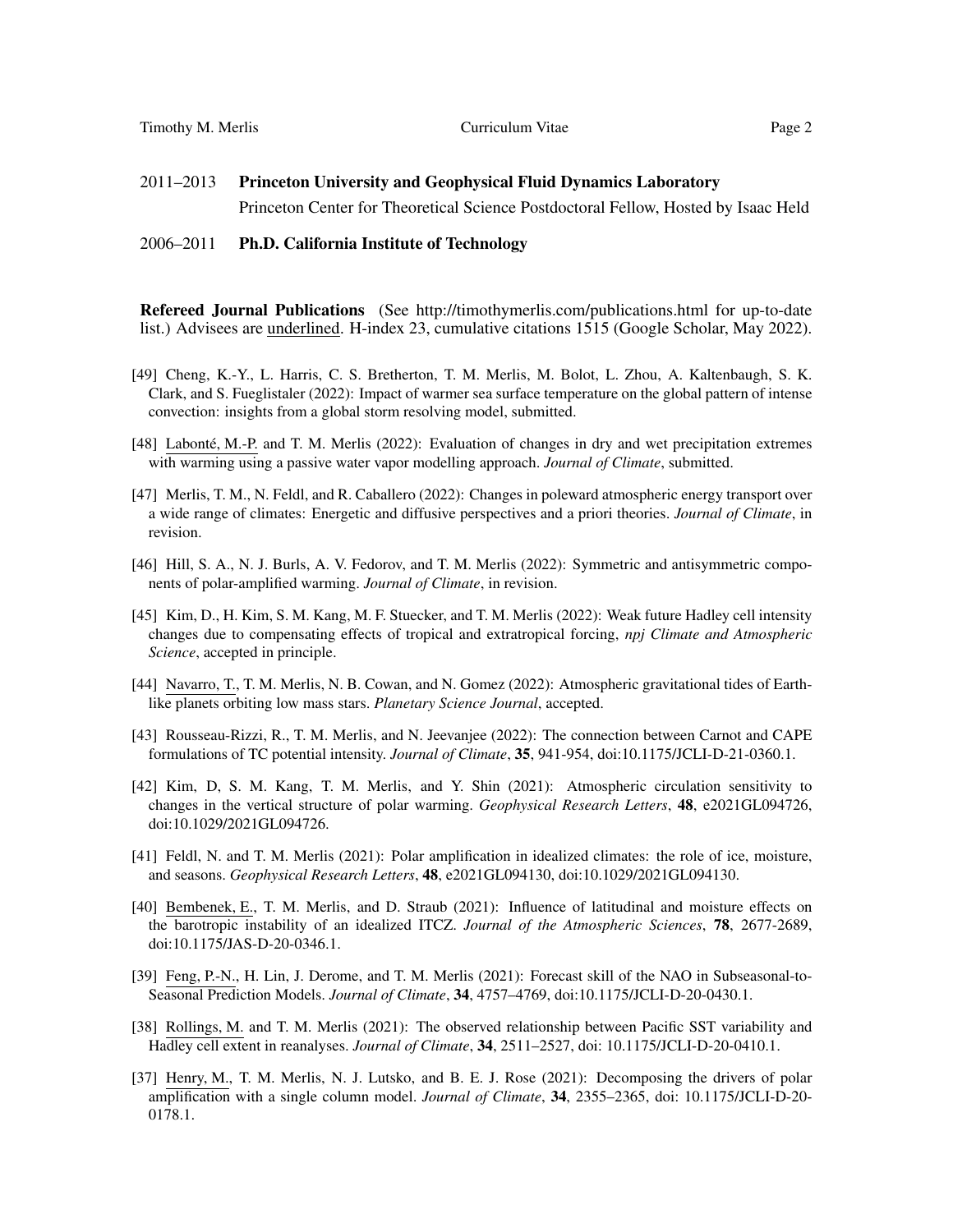- [36] Henry, M. and T. M. Merlis (2020): Lapse rate changes dominate residual polar warming in solar radiation management scenarios. *Geophysical Research Letters*, 47, e2020GL087929, doi: 10.1029/2020GL087929.
- [35] Labonté, M.-P. and T. M. Merlis (2020): Sensitivity of the Atmospheric Water Cycle within the Habitable Zone of a Tidally-Locked, Earth-like Exoplanet. *Astrophysical Journal*, doi:10.3847/1538-4357/ab9102.
- [34] Bembenek, E., D. Straub, and T. M. Merlis (2020): Effects of Moisture in a Two-Layer Model of the Midlatitude Jet Stream. *Journal of the Atmospheric Sciences*, 77, 131-147, doi:10.1175/JAS-D-19-0021.1.
- [33] Merlis, T. M. and I. M. Held (2019): Aquaplanet simulations of tropical cyclones. *Current Climate Change Reports*, doi:10.1007/s40641-019-00133-y.
- [32] Maher, P., E. P. Gerber, B. Medeiros, T. M. Merlis, S. Sherwood, A. Sheshadri, A. H. Sobel, G. K. Vallis, A. Voigt, and P. Zurita-Gotor (2019): Model hierarchies for understanding atmospheric circulation. *Reviews of Geophysics*, 57, 250-280, doi:10.1029/2018RG000607.
- [31] Menzel, M. E. and T. M. Merlis (2019): Connecting direct effects of  $CO<sub>2</sub>$  radiative forcing to ocean heat uptake and circulation. *Journal of Advances in Modeling Earth Systems*, 11, 2163-2176, doi:10.1029/2018MS001544.
- [30] Yang, J., J. Leconte, E. T. Wolf, T. M. Merlis, D. D. B. Koll, F. Forget, and D. S. Abbot (2019): Simulations of Water Vapor and Clouds on Rapidly Rotating and Tidally Locked Planets: A 3D Model Intercomparison *The Astrophysical Journal*, 875, doi:10.3847/1538-4357/ab09f1.
- [29] Li, Y., D. W. J. Thompson, S. Bony, and T. M. Merlis (2019): Thermodynamic control on the poleward shift of the extratropical jet in climate change simulations: The role of rising high clouds and their radiative effect. *Journal of Climate*, 32, 917–934.
- [28] Henry, M. and T. M. Merlis (2019): The role of the nonlinearity of the Stefan-Boltzmann law on the structure of radiatively forced temperature change. *Journal of Climate*, 32, 335–348.
- [27] Merlis, T. M. and M. Henry (2018): Simple estimates of polar amplification in moist diffusive energy balance models. *Journal of Climate*, 31, 5811–5824.
- [26] Jansen, M., L.-P. Nadeau, and T. M. Merlis (2018): Transient vs Equilibrium Response of the Ocean's Overturning Circulation to Warming. *Journal of Climate*, 31, 5147–5163.
- [25] Kirshbaum, D. J., T. M. Merlis, J. R. Gyakum, R. McTaggart-Cowan (2018): Sensitivity of idealized moist baroclinic waves to environmental temperature. *Journal of the Atmospheric Sciences*, 75, 337–360.
- [24] O'Gorman, P. A., T. M. Merlis, and M. S. Singh (2018): Increase in the skewness of extratropical vertical velocities with climate warming: fully nonlinear simulations versus moist baroclinic instability. *Quarterly Journal of the Royal Meteorological Society*, 144, 208–217.
- [23] Defforge, C. L. and T. M. Merlis (2017): Evaluating the evidence of a global sea surface temperature threshold for tropical cyclone genesis, *Journal of Climate*, 30, 9133–9145.
- [22] Viale, F. and T. M. Merlis (2017): Variations in tropical cyclone frequency response to solar and CO<sup>2</sup> forcing in aquaplanet simulations. *Journal of Advances in Modeling Earth Systems*, 9, 4–18, doi:10.1002/2016MS000785.
- [21] Defforge, C. L. and T. M. Merlis (2017): Observed warming trend in sea surface temperature at tropical cyclone genesis. *Geophysical Research Letters*, 44, 1034–1040, doi:10.1002/2016GL071045.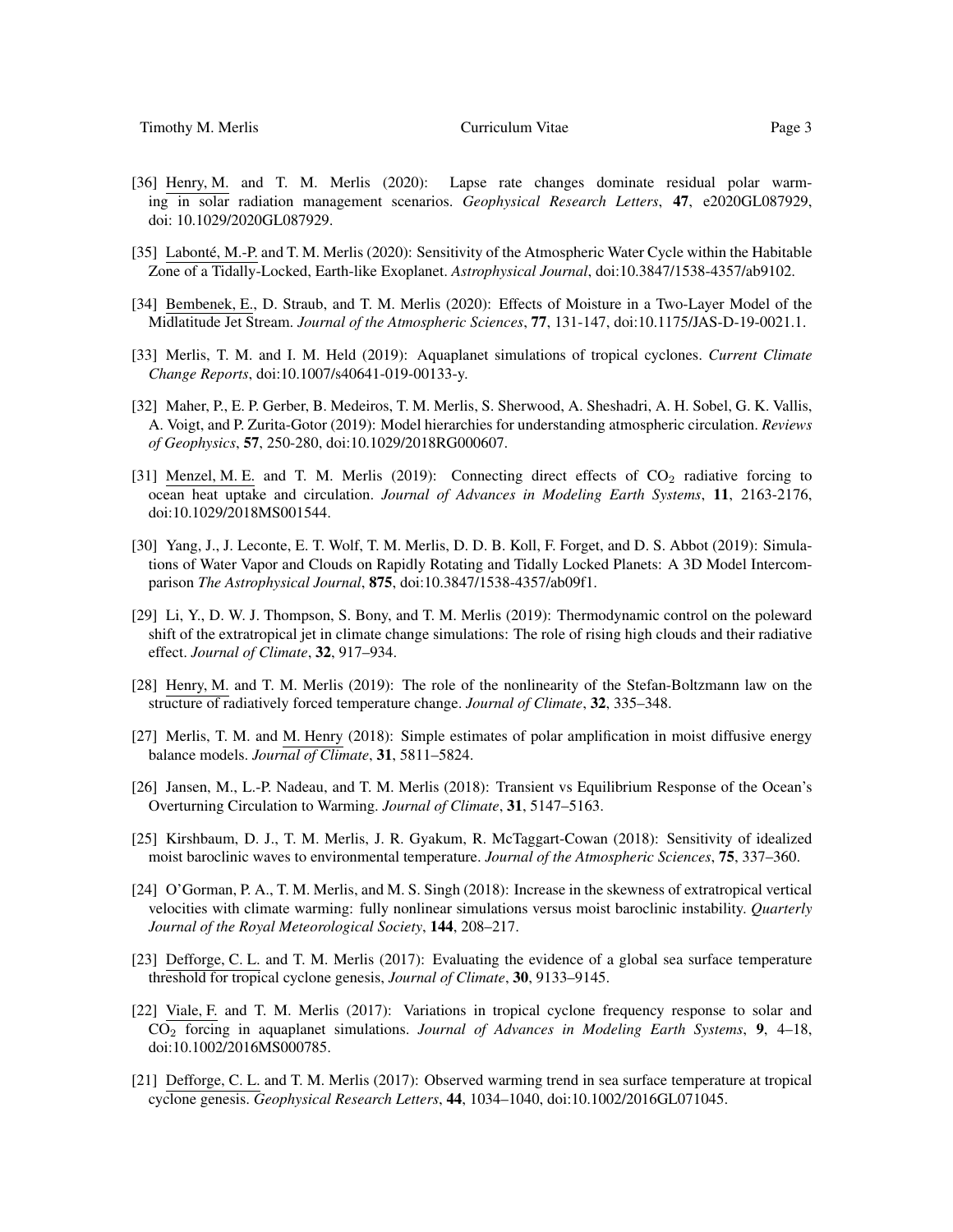- [20] Seo, J., S. Kang, and T. M. Merlis (2017): A model intercomparison of the tropical precipitation response to a CO<sup>2</sup> doubling in aquaplanet simulations. *Geophysical Research Letters*, 44, 993–1000, doi:10.1002/2016GL072347.
- [19] Feldl, N., S. Bordoni, and T. M. Merlis (2017): Coupled high-latitude climate feedbacks and their impact on atmospheric heat transport. *Journal of Climate*, 30, 189–201.
- [18] Galbraith, E. D., T. M. Merlis, and J. B. Palter (2016): Destabilization of glacial climate by the radiative impact of Atlantic Meridional Overturning Circulation disruptions. *Geophysical Research Letters*, 43, 8214–8221, doi:10.1002/2016GL069846.
- [17] Yang, J., J. Leconte, E. T. Wolf, C. Goldblatt, N. Feldl, T. M. Merlis, Y. Wang, D. D. B. Koll, F. Ding, F. Forget, and D. S. Abbot (2016): Differences in water vapor radiative transfer among 1D models can significantly affect the inner edge of the habitable zone. *The Astrophysical Journal*, 826, doi:10.3847/0004- 637X/826/2/222.
- [16] Trossman, D., J. Palter, T. M. Merlis, Y. Huang, and Y. Xia (2016): Large-scale ocean circulation-cloud interactions reduce the pace of transient climate change. *Geophysical Research Letters*, 43, 3935–3943.
- [15] Merlis, T. M. W. Zhou, I. M. Held, and M. Zhao (2016): Surface temperature dependence of tropical cyclone-permitting simulations in a spherical model with uniform thermal forcing. *Geophysical Research Letters*, 43, 2859–2865.
- [14] Merlis, T. M. (2016): Does humidity's seasonal cycle affect the annual-mean tropical precipitation response to extratropical forcing? *Journal of Climate*, 29, 1451–1460.
- [13] Merlis, T. M. (2015): Direct weakening of tropical circulations from masked CO<sub>2</sub> radiative forcing. *Proceedings of the National Academy of Science*, 112, 13167– 13171.
- [12] Ballinger, A. P., T. M. Merlis, I. M. Held, and M. Zhao (2015): The sensitivity of tropical cyclone activity to off-equatorial thermal forcing. *Journal of the Atmospheric Sciences*, 72, 2286–2302.
- [11] Merlis, T. M. (2014): Interacting components of the top-of-atmosphere energy balance affect changes in regional surface temperature. *Geophysical Research Letters*, 41, 7291-7297, doi:10.1002/2014GL061700.
- [10] Merlis, T. M., I. M. Held, G. L. Stenchikov, F. Zeng, and L. Horowitz (2014): Constraining transient climate sensitivity using coupled climate model simulations of volcanic eruptions. *Journal of Climate*, 27, 7781–7795.
- [9] Merlis, T. M., M. Zhao, and I. M. Held (2013): The sensitivity of hurricane frequency to ITCZ changes and radiatively forced warming in aquaplanet simulations. *Geophysical Research Letters*, 40, 4109-4114, doi:10.1002/grl.50680.
- [8] Merlis, T. M., T. Schneider, S. Bordoni, and I. Eisenman (2013): The tropical precipitation response to orbital precession. *Journal of Climate*, 26, 2010–2021.
- [7] Merlis, T. M., T. Schneider, S. Bordoni, and I. Eisenman (2013): Hadley circulation response to orbital precession. Part II: Subtropical continent. *Journal of Climate*, 26, 754–771.
- [6] Merlis, T. M., T. Schneider, S. Bordoni, and I. Eisenman (2013): Hadley circulation response to orbital precession. Part I: Aquaplanets. *Journal of Climate*, 26, 740–753.
- [5] Merlis, T. M. and T. Schneider (2011): Changes in zonal surface temperature gradients and Walker circulations in a wide range of climates. *Journal of Climate*, 24, 4757–4768.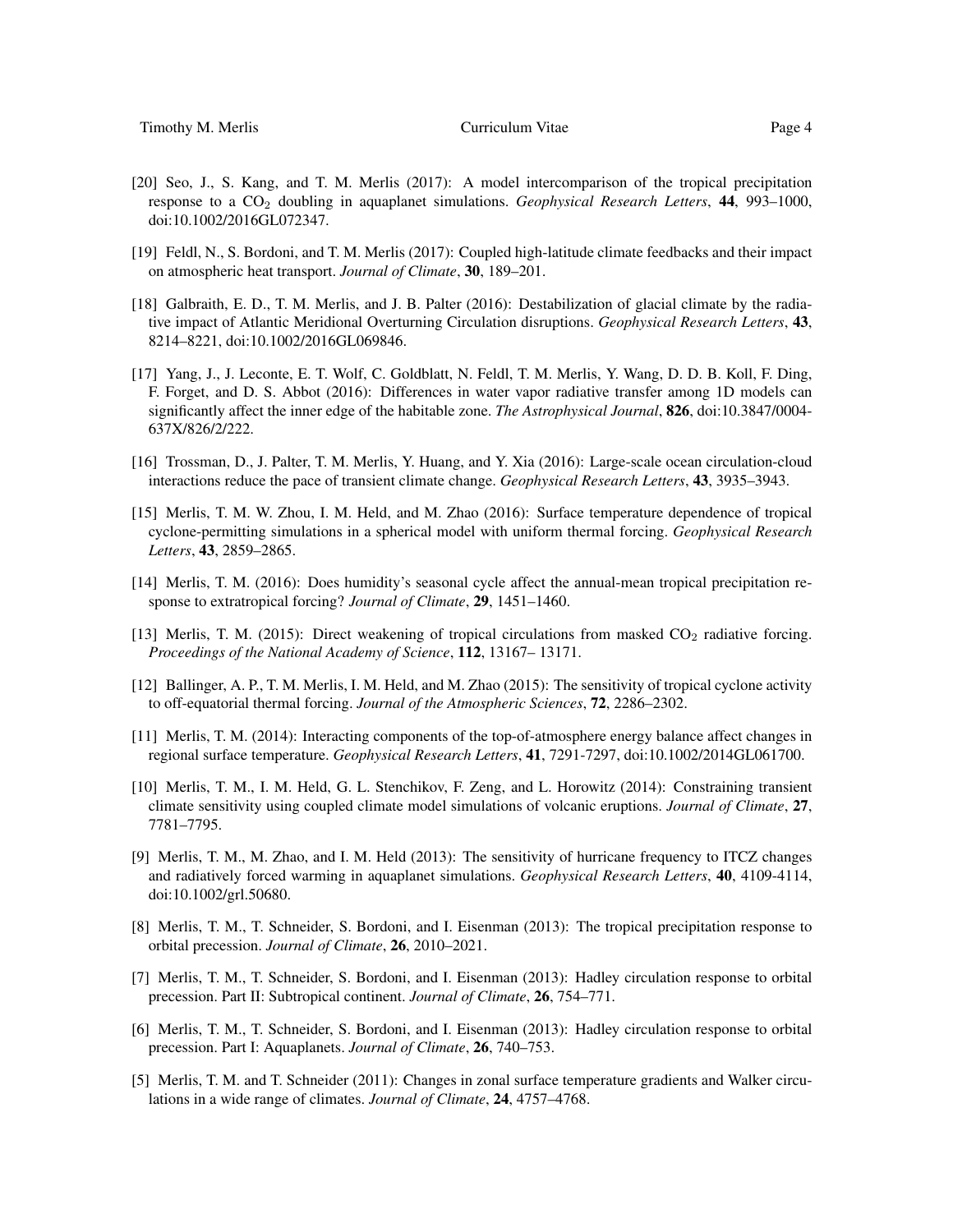Timothy M. Merlis **Curriculum Vitae** Page 5

- [4] Merlis, T. M. and T. Schneider (2010): Atmospheric dynamics of Earth-like tidally locked aquaplanets. *Journal of Advances in Modeling Earth Systems*, 2, Art. #13, doi:10.3894/JAMES.2010.2.13
- [3] Merlis, T. M. and T. Schneider (2009): Scales of linear baroclinic instability and macroturbulence in dry atmospheres. *Journal of the Atmospheric Sciences*, 66, 1821–1833.
- [2] Merlis, T. M. and S. Khatiwala (2008): Fast dynamical spin-up of ocean general circulation models using Newton-Krylov methods. *Ocean Modelling*, 21, 97–105.

#### Book Chapters

[1] Showman, A. P., R. D. Wordsworth, T. M. Merlis, and Y. Kaspi (2013): Atmospheric Circulation of Terrestrial Exoplanets. *Comparative Climatology of the Terrestrial Planets*, S. J. Mackwell, A. A. Simon-Miller, J. W. Harder, and M. A. Bullock, Eds., University of Arizona Press, pp. 277–326.

## **Teaching**

| 2020       | McGill ESYS 301: Earth System Modelling, Winter 2020                                                                         |
|------------|------------------------------------------------------------------------------------------------------------------------------|
| 2018       | Instructor of McGill's ATOC/PHYS 404: Climate Physics, Fall 2018                                                             |
| 2017-2018  | Instructor of McGill's ATOC 215: Oceans, Weather and Climate, Winter 2017, 2018                                              |
| 2016-2019  | Instructor of McGill's ATOC 531: Dynamics of Current Climates, Winter 2016, Fall<br>2016, Fall 2017, Fall 2018, Fall 2019    |
| 2015       | Instructor of McGill's ATOC 183: Climate and Climate Change, Winter 2015                                                     |
| 2014-2016  | Instructor of McGill's ATOC 513: Waves and Stability, Winter 2014, 2015, 2016                                                |
| Outreach   |                                                                                                                              |
| 2019, 2021 | Lecturer at McGill University undergraduate outreach event Soup & Science                                                    |
| 2016       | Lecturer at McGill University high school outreach event Snappy Science                                                      |
| 2016       | McGill University Atmospheric and Oceanic Science department high school out-<br>reach Canada Wide Science Fair              |
| 2016       | Lecturer at McGill University undergraduate outreach event Soup & Science                                                    |
| 2014       | Lecture on physical climate science for McGill University Under the Weather: Cli-<br>mate Change Research and Justice series |
| 2014       | Lecture on climate change for Science Undergraduate Society of McGill University                                             |
| 2013       | Interviews with Le Devoir newspaper and radio station CJAD 800 about Typhoon<br>Haiyan and climate change                    |
| 2013       | Lecturer at McGill University undergraduate outreach event Soup & Science                                                    |
| 2013       | Panelist at AGU Chapman Conference "Crossing the Boundaries in Planetary Atmo-<br>spheres: From Earth to Exoplanets"         |
| 2012       | Panelist for "Five Controversies in Climate Science Symposium" in honor of George<br>Philander                               |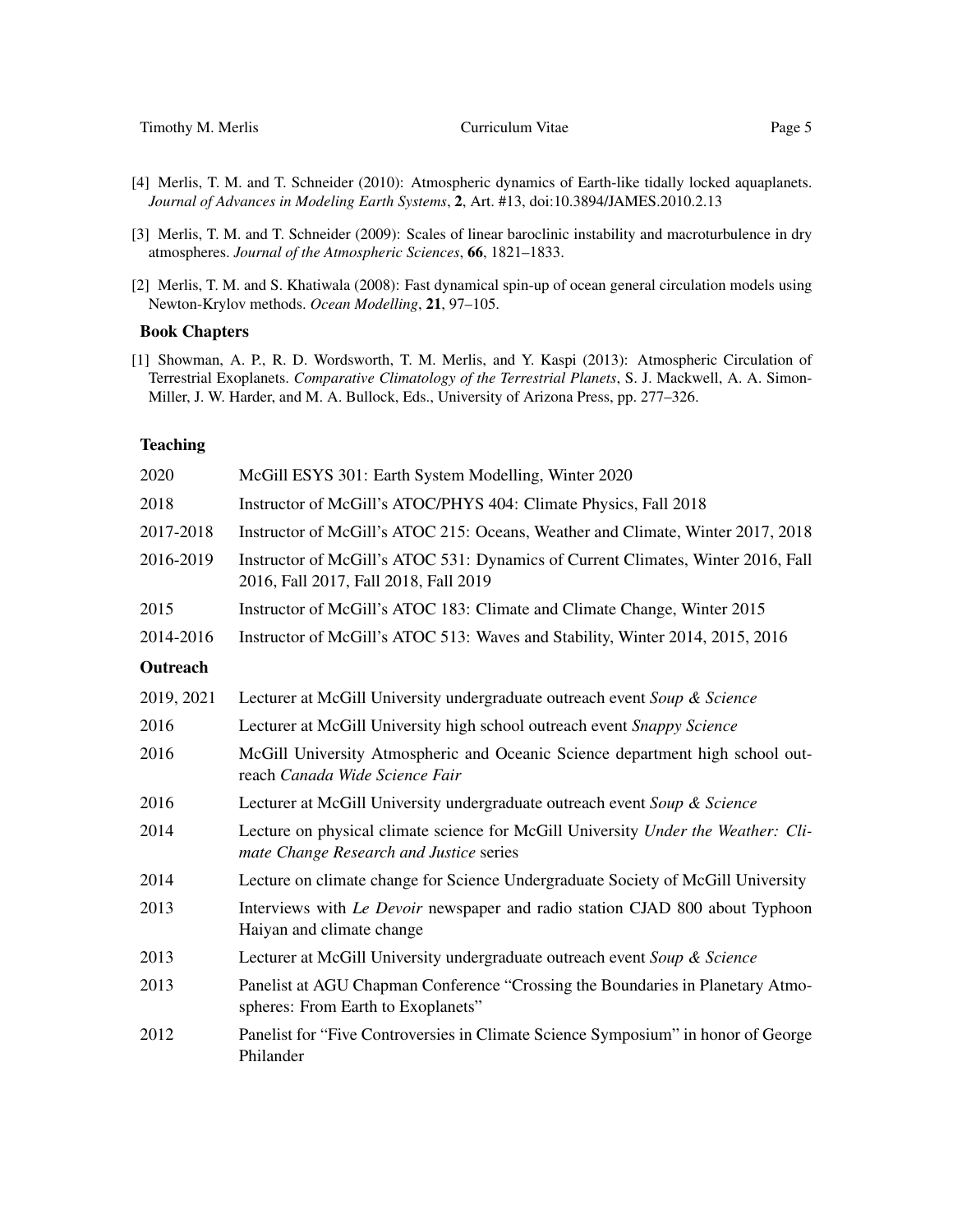## Advising

- Post-doc Advisees, current (1): Thomas Navarro (2019–present, co-advisor with Prof. Natalya Gomez & Nicholas Cowan)
- Post-doc Advisees, past (1): Eric Bembenek (2021–present, co-advisor with Prof. David Straub)
- Ph.D. Advisees, current (3): Yan-Ting Chen (2019–present, co-advisor with Prof. Yi Huang), Marie-Pier Labonté (2018–present), Meera Mohan (2020–present, co-advisor with Prof. Daniel Kirshbaum),
- Ph.D. Advisees, completed (4): Matthew Henry (2016–2019), Eric Bembenek (2014–2020, co-advisor with Prof. David Straub), Pei-Ning Feng (2014–2020, co-advisor with Dr. Hai Lin, ECCC), Nicholas Soulard (2015–2020, co-advisor with Dr. Hai Lin, ECCC)
- M.Sc. Advisees, completed (6): Flora Viale (2014–2016), Cécile Defforge (2015–2016), Molly Syme (2015–2017), Marie-Pier Labonté (2016–2017, fast tracked to Ph.D.), Zhong Yi Chia (2016–2018, co-advisor with Prof. Daniel Kirshbaum), Michael Rollings (2017– 2019), Anne-Sophie Fortin (2018–2021, co-advisor with Prof. Carolina Dufour)
- Undergraduate Research Assistants (8): Bryn Ronalds (2013–2014), Valérie Losier (2013–2014, co-advisor with Prof. Daniel Kirshbaum), Luke Davis (2014–2016), Kaiti Jiang (2015), Michael Rollings (2017), Anne-Sophie Fortin (2018), Jessica Di Bartolomeo (2019), Han Szeptycki (2020–2021)

## Advisee Awards and Fellowships

| 2021 | Yan-Ting Chen, Mysak Fellowship (McGill AOS Department Award)                                   |
|------|-------------------------------------------------------------------------------------------------|
| 2019 | Thomas Navarro, McGill Space Insitute Post-doc Fellowship                                       |
| 2019 | Matthew Henry, Eben Hopson Fellowship, McGill University                                        |
| 2018 | Michael Rollings, NSERC M.Sc. Fellowship (CGS-M)                                                |
| 2018 | Anne-Sophie Fortin, Hydro-Quebec Fellowship, McGill Faculty of Science                          |
| 2016 | Cécile Defforge, Best Student Poster Award AMS Hurricanes and Tropical Meteo-<br>rology Meeting |
| 2016 | Marie-Pier Labonté, McGill Space Insitute M.Sc. Fellowship                                      |
| 2015 | Arkadiusz Bembenek, NSERC Ph.D. Fellowship                                                      |
| 2015 | Cécile Defforge, Mysak Fellowship (McGill AOS Department Award)                                 |
|      |                                                                                                 |

### Additional Professional Activities and Memberships

Member of AMS Atmospheric and Oceanic Fluid Dynamics Committee, 2017–2022

Member of US CLIVAR Working Group: Changing Width of the Tropical Belt, 2016–2018

Member of AMS Atmospheric and Oceanic Fluid Dynamics Committee, 2011–2013

Co-convener of session "Atmospheric Circulations and Climate Change" at AGU Fall Meeting, 2010

Reviewer for funding agencies: *NSERC, NASA, NSF, ISF*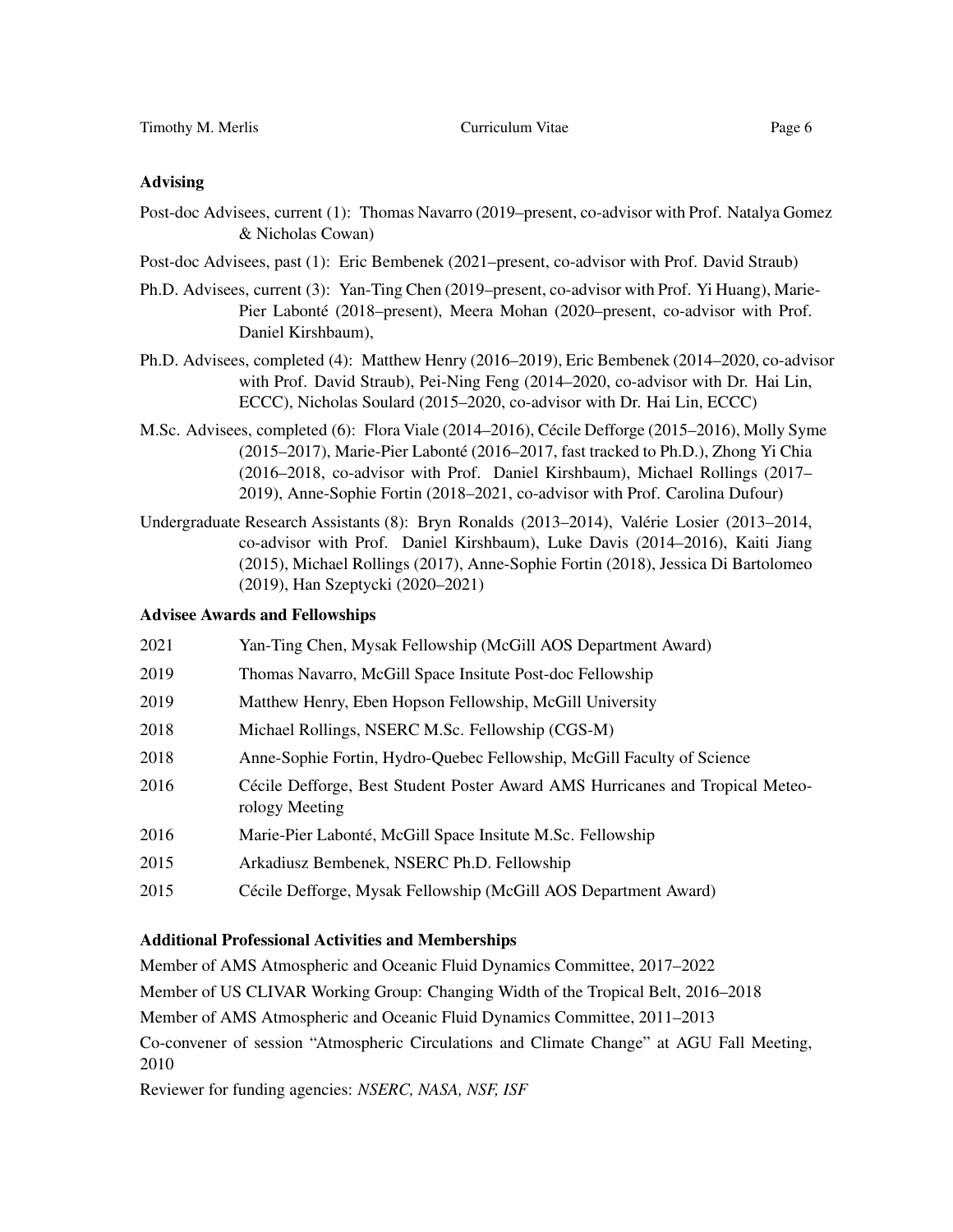Reviewer for journals: *Journal of the Atmospheric Sciences, Journal of Climate, Geophysical Research Letters, Nature, Nature Geoscience, npj Climate and Atmospheric Science, Nature Communications Earth & Environment, Bulletin of the American Meteorological Society, Proceedings of the National Academy of Science, Nature Climate Change, Journal of Marine Research, Quarterly Journal of the Royal Meteorological Society, Journal of Geophysical Research, Environmental Research Letters, Biogeosciences, Geoscientific Model Development*, and *Climate Dynamics*

Member of American Meteorological Society, American Geophysical Union, and Canadian Meteorological and Oceanographic Society

#### Department Seminars

| 2022 | Peking University, Lamont Doherty Earth Observatory                                                                                                                                 |
|------|-------------------------------------------------------------------------------------------------------------------------------------------------------------------------------------|
| 2021 | University of Michigan, Yale University                                                                                                                                             |
| 2020 | Columbia University (canceled due to COVID-19), Yale University (rescheduled due<br>to COVID-19)                                                                                    |
| 2019 | University of Waterloo, University of Chicago                                                                                                                                       |
| 2018 | <b>Stony Brook University</b>                                                                                                                                                       |
| 2017 | Scripps Institution of Oceanography, UCSD (Climate, Atmospheric Sciences, and<br>Physical Oceanography Department), Seoul National University                                       |
| 2016 | McGill University (Department of Physics), Columbia University, Lamont Doherty<br>Earth Observatory                                                                                 |
| 2015 | University of Michigan                                                                                                                                                              |
| 2014 | MIT, Weizmann Institute of Science, Tel Aviv University                                                                                                                             |
| 2013 | University at Albany, University of Oxford, Caltech, Geophysical Fluid Dynamics<br>Laboratory, McGill University, Harvard University, Stanford University, University<br>of Toronto |
| 2012 | Cornell University, Yale University, Columbia University, Institute for Advanced<br><b>Study, Harvard University</b>                                                                |
| 2011 | MIT, Brown University, Caltech (thesis defense), University of New South Wales                                                                                                      |
| 2010 | Geophysical Fluid Dynamics Laboratory                                                                                                                                               |
| 2009 | <b>MIT</b>                                                                                                                                                                          |

# Conference Presentations

2022 AMS Conference on Atmospheric and Oceanic Fluid Dynamics, MIT Symposium in Honor of Kerry Emanuel (upcoming)